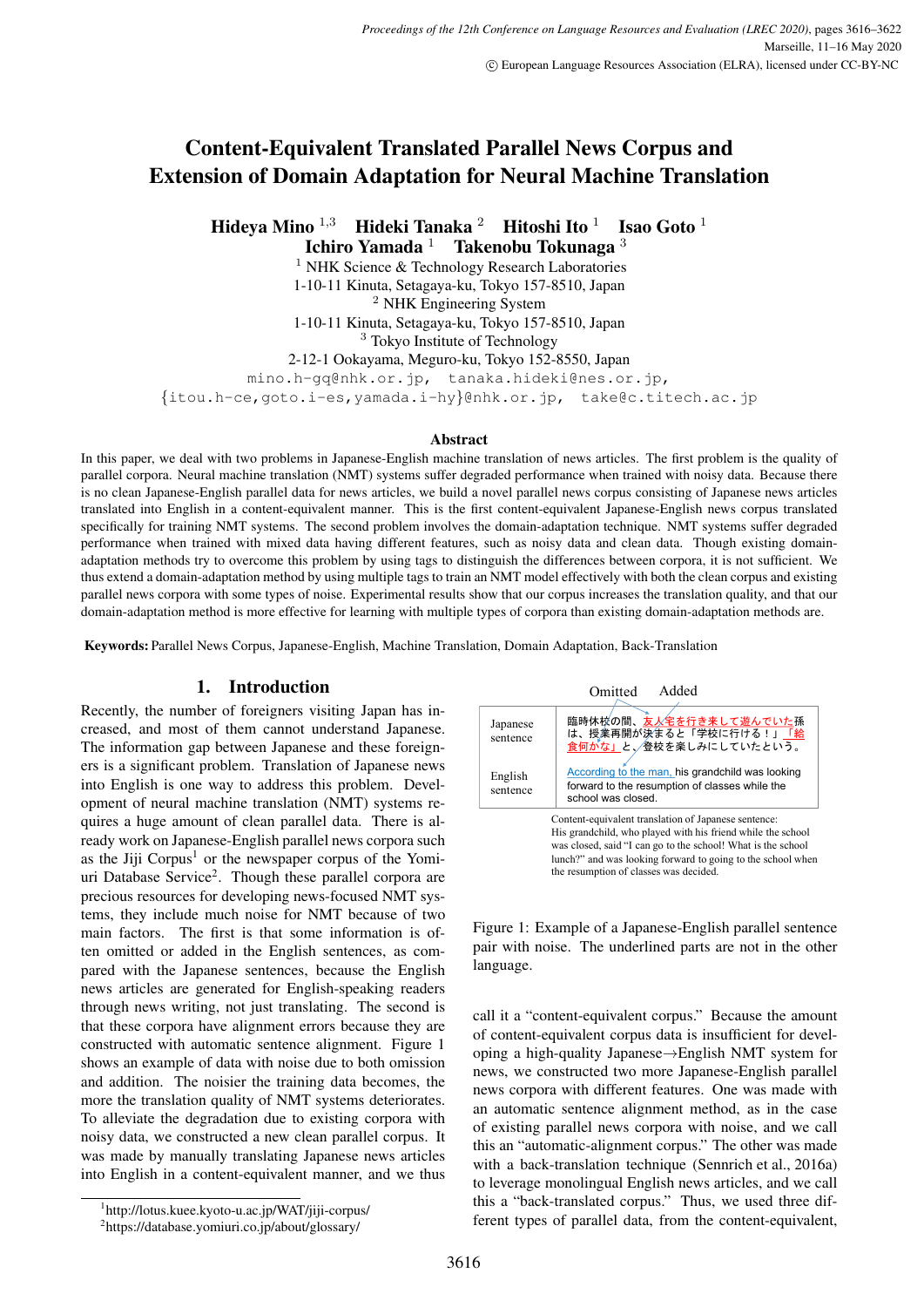| Corpus name        | Source    | Target                   |
|--------------------|-----------|--------------------------|
| Content-equivalent | Original  | Content-equivalent       |
| corpus             | news      | news                     |
| Automatic-         | Original  | Original news            |
| alignment          | news      | (with noise between      |
| corpus             |           | source and target sides) |
| Back-translated    | MT output | Original news            |
| corpus             |           |                          |

Table 1: Feature differences between corpora.

automatic-alignment, and back-translated corpora, to train NMT systems. The content-equivalent corpus was nonnoisy. In contrast, the automatic-alignment corpus was noisy because of the two factors: first, that the target-side English sentences were generated through news writing, and second, that the Japanese and English sentences were aligned automatically. Furthermore, the back-translated corpus was noisy because the source-side Japanese sentences were generated by an English*→*Japanese NMT system. Table 1 lists the feature differences between the corpora.

To exploit corpora with these different features, a method of domain tagging (Chu et al., 2017; Kobus et al., 2017), which is a domain-adaptation technique, can be applied. Unfortunately, existing domain-tag methods cannot sufficiently express the differences between these corpora because of the lack of tag information. For example, though the target-side sentences in both the automatic-alignment corpus and the back-translated corpus come from the same domain of original news, as listed in Table 1, the existing methods cannot express this difference. Such features of the target-side sentences are significant for controlling the output sentences. To solve this problem, we developed a multi-tag method that can appropriately express the features of each corpus. Our experimental results showed that the multi-tag method improved the translation quality as compared with the existing domain-tag methods. In summary, we list the contributions of this paper as follows.

- *•* For a Japanese-English parallel news corpus, we built a content-equivalent corpus consisting of Japanese news articles translated into English in a contentequivalent manner.
- *•* We extended a domain-adaptation method with a multi-tag method to exploit multiple corpora with different features.

# 2. Building Parallel News Corpus Translated in Content-Equivalent Manner

This section describes the need for a content-equivalent parallel news corpus and the details of its construction method. The original news data used for corpus construction came from Japanese and English news articles by Jiji Press, a Japanese news agency. Jiji Press delivers Japanese news to its subscribers and also serves the general public on the internet. Selected Japanese news articles are translated into

Table 2: Numbers of news articles used for corpora construction

| Japanese articles         | 1,561,143 |
|---------------------------|-----------|
| Japanese-English articles | 57,154    |

English by in-house translators of Jiji Press and also delivered to subscribers and served to the general public. Table 2 lists the numbers of Japanese and English news articles used for corpus construction. It shows that 3.7% of the Japanese articles were translated into English. It has links at the article level but not the sentence level. The linked articles can be applied for automatic sentence alignment.

# 2.1. Problems of Automatic Sentence Alignment

Automatic sentence alignment methods are quite cost effective for building parallel corpora: many bilingual corpora have been made with these methods, including some attempts mentioned in section 1.

Despite the cost effectiveness, however, application of automatic sentence alignment methods to our Japanese and English news data may invite noise into the results, as sentence pairs contain information that exists in either Japanese or English only. There are two reasons for this.

First, this problem is due to the content imbalance of the Japanese and English news articles. The Japanese articles are heavily edited by Jiji Press during translation for English-speaking readers. Overly detailed information is omitted, and necessary background information is supplemented. Such omission and addition occur at the levels of expressions, sentences, and paragraphs. Connecting such sentences will inevitably add noise.

Second, the noise is produced by alignment errors. Typical alignment methods such as Utiyama and Isahara (2007) use dynamic programming to align source and target sentences by maximizing the sum of the similarities of all linked pairs and also making the links not cross each other. Such methods may yield pairs sharing little common content, thus giving alignment errors. In particular, these errors often occur when the sentence order differs greatly between the source and target.

# 2.2. Construction Method of Content-Equivalent Corpus

Because of the two problems with automatic sentence alignment, we decided to create a high-quality parallel corpus (content-equivalent corpus) by asking professional translators to translate Japanese news articles into English.

# 2.2.1. Article Selection

We selected Japanese articles that did not have English translations and met the following requirements, as translation of all the Japanese sentences listed in Table 2 would have been too costly.

*•* Period

We selected Japanese articles dated between 2016 and 2018.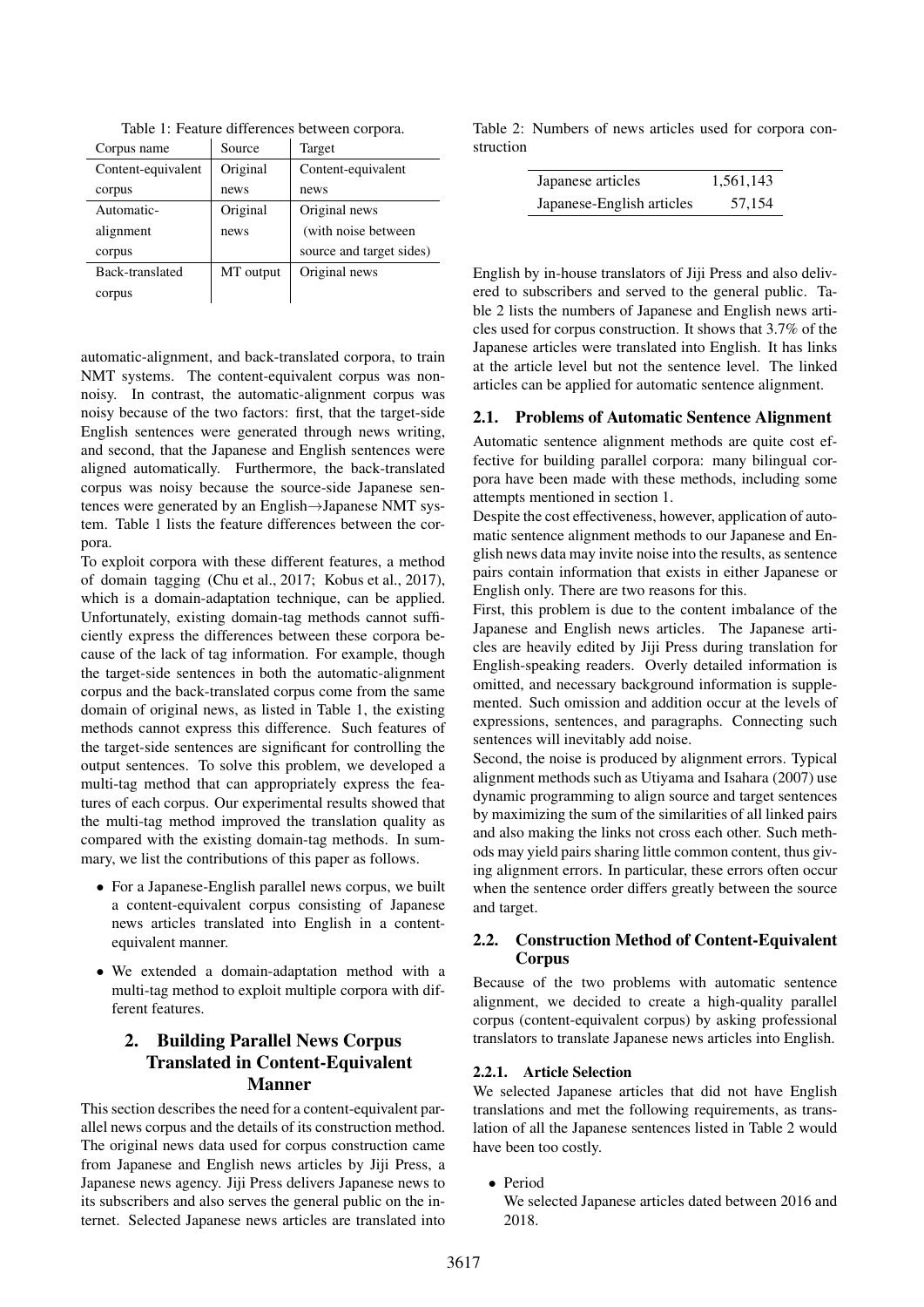|                                 | # original |         | Japanese    |              | English     |            |
|---------------------------------|------------|---------|-------------|--------------|-------------|------------|
| Corpus name                     | data       | # data  | # sentences | # characters | # sentences | # words    |
| Content-equivalent corpus       |            | 220.180 | 220,180     | 10,427,732   | 235,407     | 6,052,647  |
| Automatic-alignment corpus      | 582,572    | 286,247 | 286,247     | 17.521.620   | 286,247     | 9,090,966  |
| Back-translated corpus (CE-NMT) |            | 533.581 | 533,581     | 22,798,841   | 533.581     | 14,348,304 |
| Back-translated corpus (AA-NMT) |            | 533,581 | 533,581     | 21,861,647   | 533,581     | 14,348,304 |

Table 3: Numbers of sentences and words (on the English side) in the training corpora.

# *•* Format

Japanese news articles like stock price reports have only numbers arranged in a tabular form, while articles on personnel transfers in government agencies have lists of names. We did not have such articles containing few sentences translated. We did select Japanese articles with 5 to 15 sentences, as 80% of the articles translated into English fell in that range.

### *•* Content

As listed in Table 2, 3.7% of the Japanese news articles were translated into English by Jiji Press, and these articles were specially selected for English-speaking readers. We wanted to exclude Japanese articles whose topics differed greatly from those of the translated articles. For this purpose, we measured the similarity between the keyword lists of the articles in Japanese and those translated into English, and we excluded Japanese scripts with extremely low similarity.

# 2.2.2. Translation Policies

We asked the translators to follow the translation policies below.

• Content equivalency

We asked the translators not to imitate the Jiji approach of heavy editing in translation, but instead to preserve all Japanese information in the resulting English articles.

*•* Translation unit and order

One Japanese sentence was translated into one or more English sentences. We did not allow translation of multiple Japanese sentences into one English sentence. The order of the sentences in Japanese and English had to be the same.

*•* Use of context

To create natural English news articles, we allowed positive use of contextual information. For example, Japanese subjects are often omitted when they are clear from the context, but English subjects are essential. We thus asked the translators to refer to the context and provide correct subjects in English. Also, unlike in Japanese, inanimate subjects are used quite often in English, and we allowed the translators to use them with changes in voice when necessary.

*•* Use of style guides

Jiji Press uses in-house style guides that define term

usage and translation. Because the manually translated and aligned corpora were mixed together, it was desirable for the surface styles of the two corpora to be much alike. We thus provided the Jiji style guides to the translators, who might not have been well versed in Jiji news. We also supplied a supplementary style guide that we compiled through observation of past news. It covered the norms for translating titles and the characteristics of the Jiji news structure.

We hired four Japanese translation agencies to perform news translation according to the policies above. Although their translators were professionals, they were not necessarily well versed in news translation, especially according to the Jiji style guides.

To ensure and equalize quality across the companies, we asked another translation agency to review sample translations submitted by each agency once or twice during the work period. The reviewer checked for errors and discrepancies from the style guides and fed error reports back to all of the agencies to share the problematic parts among them. The agencies then corrected erroneous translations and also shared the error reports with their translators so as not to reproduce the same errors.

The review was conducted six times during the full corpus construction period. We consider the process to have greatly contributed to ensuring the high quality of our corpus.

# 2.3. Current Status and Future Plans

The first row in Table 3 lists the numerical specifications of our current corpus. Here we report some observations on it. Our translation policies stipulated that all Japanese sentences had to be translated, and that each Japanese sentence had to be translated into one or more English sentences. The number of English sentences was 235*,* 407, corresponding to the 220*,* 180 Japanese sentences, which means that only about 7% of the Japanese sentences in the training data were translated into multiple English translations. Our corpus thus has one-to-one sentence correspondence at a pretty high level.

We are now expanding the size of the corpus and trying different approaches besides human translation from scratch. Concerning its availability, we are in the process of negotiating with the content holders and public agencies to release the corpus.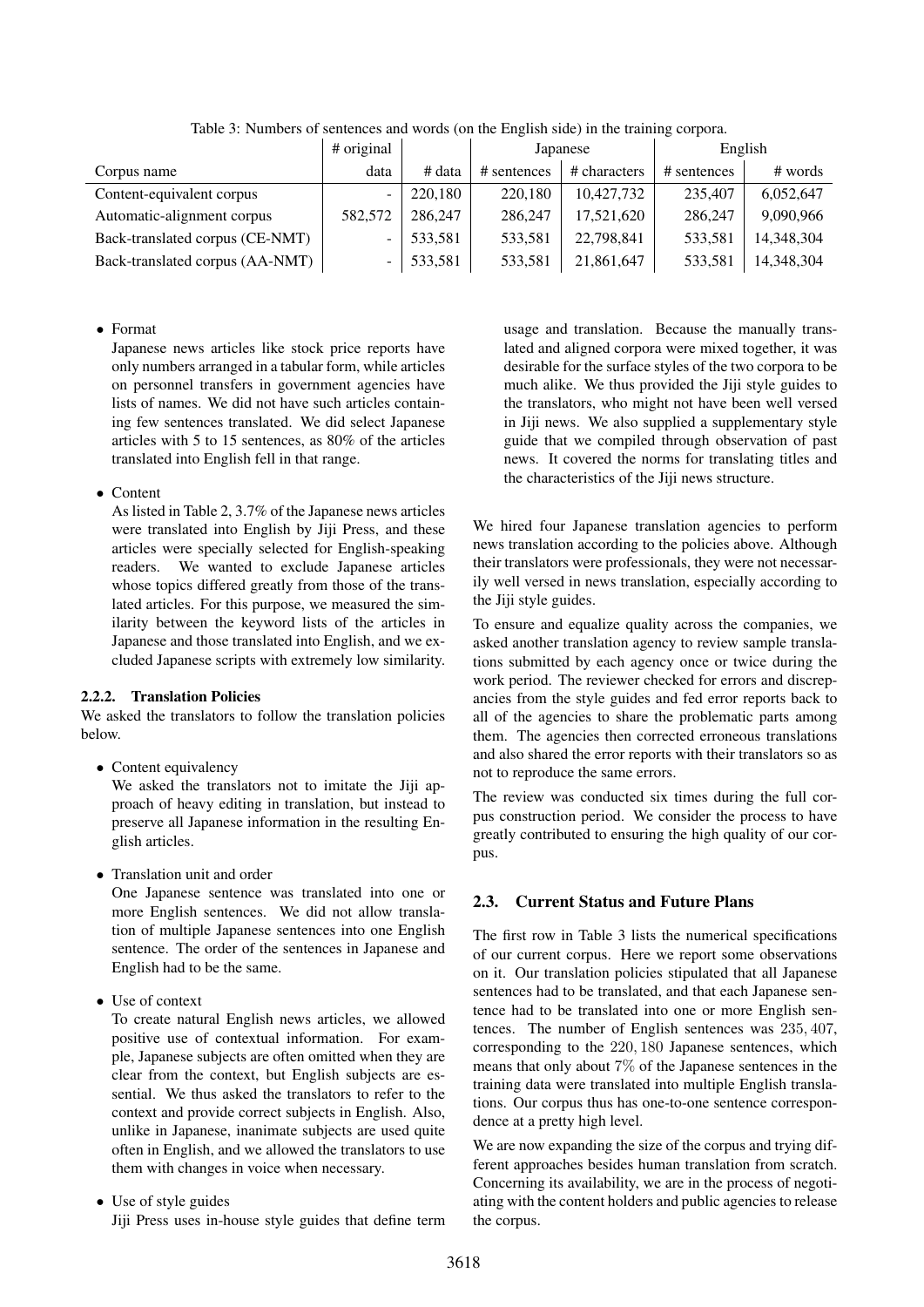| Domain-tag method                | Content-equivalent          | Automatic-alignment       | Back-translated                         | Back-translated                   |
|----------------------------------|-----------------------------|---------------------------|-----------------------------------------|-----------------------------------|
| for domain adaptation            | corpus                      | corpus                    | corpus (CE-NMT)                         | corpus (AA-NMT)                   |
| Single tag (Kobus et al., 2017)  | $<$ CE $>$                  | <aa></aa>                 | < <b></b>                               | <aa></aa>                         |
| Single tag with back-translation |                             |                           |                                         |                                   |
| (Vaibhav et al., 2019)           | $\langle$ CE $>$            | <aa></aa>                 | $\langle$ BT-CE $>$                     | $\langle$ BT-AA $>$               |
| Two types of tags                |                             |                           |                                         |                                   |
| (Berard et al., 2019a)           | $<$ CE $>$                  | <aa></aa>                 | $\langle BT \rangle \langle CE \rangle$ | $\langle$ BT $>$ $\langle$ AA $>$ |
| Multi-tag method (proposed)      | $<$ NS-S $>$ $<$ CE-T $>$   | $<$ NS-S $>$ $<$ NS-T $>$ | $\langle$ CE-S $>$ $\langle$ NS-T $>$   | $<$ NS-S $>$ $<$ NS-T $>$         |
|                                  | $<$ NO-BT $>$ $<$ NO-AN $>$ | $<$ NO-BT $>$ $<$ AN $>$  | $\langle$ BT $>$ $\langle$ NO-AN $>$    | $\langle$ BT $>$ $\langle$ AN $>$ |

Table 4: Attached tags in the four corpora for each method.

# 3. Extension of Domain Adaptation for NMT

In this section, we describe the corpora we used in our experiments. We then discuss problems in training NMT models with existing methods and propose a new method to solve those problems.

#### 3.1. Training Corpora

We used four corpora for training NMT models. Table 3 lists the numbers of sentences and words in each corpus. In addition to the content-equivalent corpus described in section 2, we augmented the training data with an "automaticalignment corpus" 3 and a "back-translated corpus."

The automatic-alignment corpus that contains 286*,* 247 sentence pairs, which were extracted as those with a similarity score above 0.3 from the aligned data containing 582*,* 572 sentence pairs. Therefore, only 49% of the original data was used for the parallel corpus.

The back-translated corpus was constructed by a backtranslation technique (Sennrich et al., 2016a). Backtranslation is one of the most popular techniques to increase the size of parallel data when a large amount of target-side monolingual data is available. Because we also had a large amount of English monolingual news data, with a size of 533*,* 581 sentences, we used it for backtranslation. We trained two NMT models, CE-NMT and AA-NMT, in the English*→*Japanese direction, adapted to the content-equivalent and automatic-alignment corpora, respectively. Then, we translated all the English monolingual news data into Japanese with each of the two NMT models. We call these corpora the "back-translated corpus (CE-NMT)" and the "back-translated corpus (AA-NMT)." Though the amount of parallel data was increased through the back-translation, the augmented data included noise on the source side (Japanese) because of the use of imperfect translation results by the NMT system.

#### 3.2. Existing Domain-Adaptation Methods Using Tags

The naive approach for NMT training is to use the entire corpora. NMT systems have been shown, however, to have degraded performance when trained with out-of-domain or noisy data (Luong and Manning, 2015; Belinkov and Bisk, 2018). Domain adaptation, which refers to the domain shift between the in-domain (same domain as the test set) and out-of-domain data, is one technique to address this problem. Kobus et al. (2017) and Chu et al. (2017) proposed a domain-adaptation technique for multi-domain NMT, which consists of inserting a domain tag into each source-side data entry to specify the domain of the corpus. Furthermore, Berard et al. (2019b) proposed two types of tags, a corpus tag and a type tag, also called a noise tag. The corpus tag indicates the domain of each corpus, as in Kobus et al. (2017). The noise tag indicates the type of noises, like back-translation noise or a lack of noise. Use of the noise-tag (i.e., back-translation tag) has been observed to be effective (Vaibhav et al., 2019; Caswell et al., 2019; Berard et al., 2019a).

For this paper, we implemented the existing domainadaptation methods using tags as follows.

- A method with a single tag (Kobus et al., 2017) used the following domain tags: *<*CE*>* : for the content-equivalent corpus and the back-translated corpus (CE-NMT) *<*AA*>* : for the automatic-alignment corpus and the back-translated corpus (AA-NMT)
- *•* A method with a single tag with back-translation (Vaibhav et al., 2019) used the following tags: *<*CE*>* : for the content-equivalent corpus *<*AA*>* : for the automatic-alignment corpus *<*BT-CE*>* : for the back-translated corpus (CE-NMT) *<*BT-AA*>* : for the back-translated corpus (AA-NMT)
- A method with two types of tags (Berard et al., 2019b) used the following tags: *<*BT*>* : for the back-translated corpora (noise tag) *<*CE*>* : for the content-equivalent corpus (corpus tag) *<*AA*>* : for the automatic-alignment corpus (corpus tag)

A tag was attached to the top of a source-side sentence. The first three rows in Table 4 list the attached tags for the three

One project member (c.f. Acknowledgments) applied an automatic sentence alignment method (Utiyama and Isahara, 2007) to the bilingual data in Table 2. Thus, we could fully leverage the results to make an automatic-alignment corpus.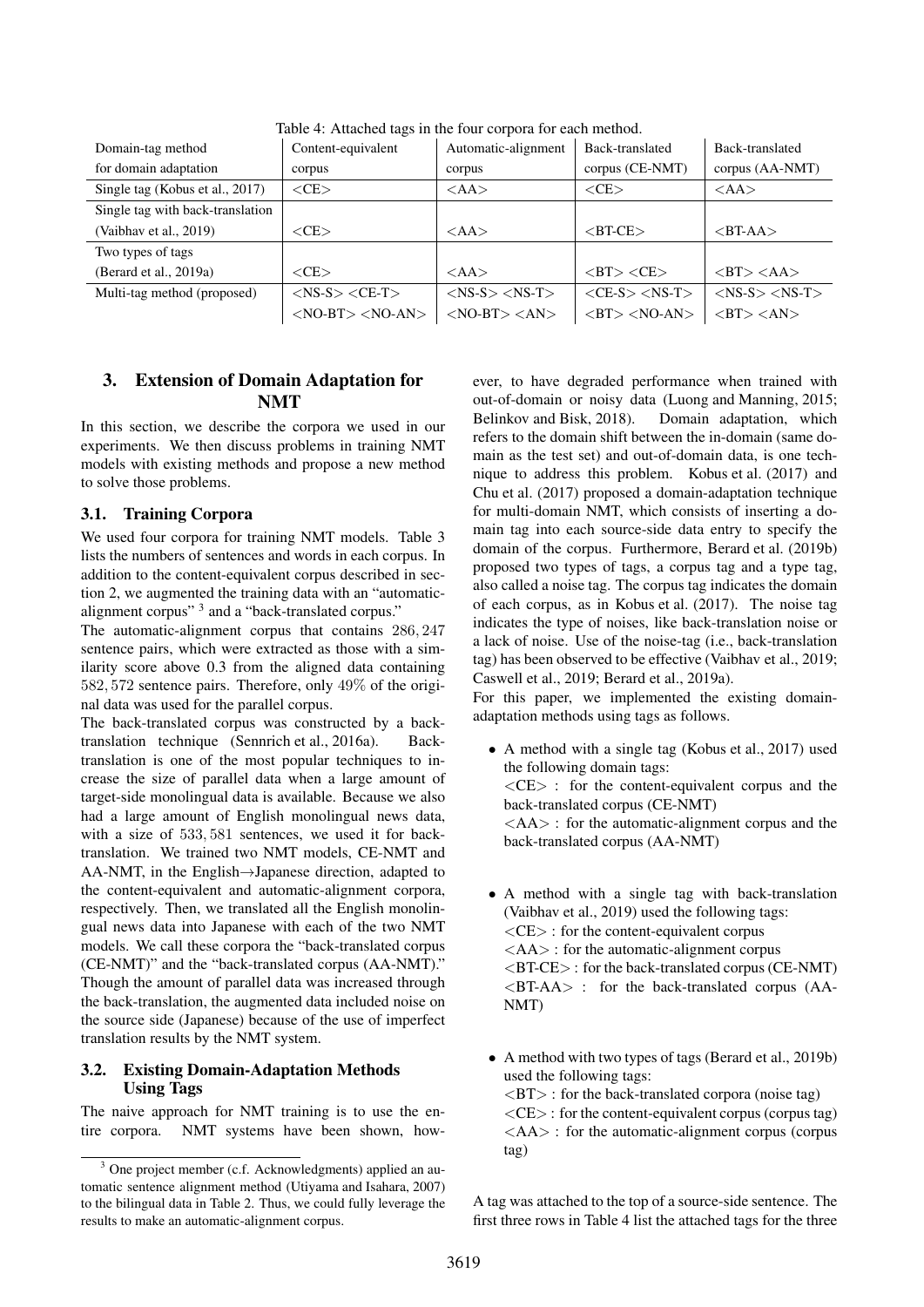existing domain-adaptation methods when implemented in the four corpora.

#### 3.3. Problems of Existing Domain-Adaptation Methods Using Tag

The existing methods using tags were proposed to distinguish corpora with different features for training. An NMT model using tags can learn the particularities of each corpus such as writing styles that differ depending on the domain. Because the tag attached to the source-side sentence controls the output translation's adaptation to the appropriate domain, it improves the translation quality. These methods cannot, however, completely distinguish the features of the training corpora because of the lack of information about the corpus and noise in the tags.

For information about the corpus, though these methods use only one kind of tag (*<*CE*>* and *<*AA*>*) to express the features of each corpus, as described in section 3.2, two kinds of tags are necessary in our case, because the features of the corpus are separated into the features of the sourceand target-side data. In the case of the methods with two types of tags, we can see the lack of tag information as follows.

*•* Content-equivalent corpus and automatic-alignment corpus

The two corpora have the different corpus-tags (*<*CE*>* and *<*AA*>*), as listed in Table 4. Unfortunately, the source-side sentences of each corpus came from the same resource of original news.

*•* Content-equivalent corpus and back-translated corpus (CE-NMT)

The two corpora have the same corpus-tag (*<*CE*>*). Unfortunately, the target-side sentences of each corpus came from different resources. Specifically, the target-side sentences of the content-equivalent corpus came from the content-equivalent news, while those of the back-translated corpus (CE-NMT) came from the original news, as listed in Table 1.

For information about noise, though Berard et al. (2019b) proposed a noise tag, only one noise tag is attached to each data. The back-translated corpus (AA-NMT) needs two kinds of tags for each data, because it includes not only the back-translation noise but also nonequivalent noise, as listed in Table 1. Unfortunately, the existing method does not simultaneously express both kinds of noise.

#### 3.4. Proposed Method

To solve the problems of the existing methods, we propose using multiple tags to express both the features of each corpus for the source- and the target-side sentences and the noise features, which consist of the nonequivalent noise and back-translation noise. This approach was inspired by Berard et al. (2019b) and Vaibhav et al. (2019). Thus, we implemented the proposed method, which uses four kinds of tags, as follows.

*•* Source-side tags: *<*NS-S*>*: for corpora with source-side news sentences

*<*CE-S*>*: for corpora with source-side sentences back-translated with CE-NMT

- *•* Target-side tags: *<*CE-T*>*: for corpora with content-equivalent sentences on the target side *<*NS-T*>*: for corpora with news sentences on the target side
- *•* Back-translation noise tags: *<*NO-BT*>* : for corpora without back-translation noise *<*BT*>* : for corpora with back-translation noise
- *•* Nonequivalent noise tags: *<*NO-AN*>* : for corpora without nonequivalent noise *<*AN*>* : for corpora with nonequivalent noise

The four kinds of tags are attached to the tops of the sourceside sentences in the entire data. The fourth row in Table 4 lists the attached tags for the proposed method when implemented in the four corpora.

# 4. Experiment

In this study, we verified the effectiveness of both the content-equivalent corpus and the proposed domainadaptation method using multiple tags. To show the effectiveness of the corpus, we trained multiple NMT models with different combinations of the four corpora, as listed in Table 4. To show the effectiveness of the proposed domainadaptation method, we used both the existing methods and the proposed method to train NMT models with the four corpora.

#### 4.1. Datasets and Setup

We used the parallel corpora described in section 3.1. Among these parallel corpora, we made a test set (size 2.0K) from the content-equivalent corpus because the automatic-alignment corpus includes noises, as shown in Figure 1. We used the remaining data in the contentequivalent corpus as training data. All of the datasets were preprocessed as follows. We used the Moses toolkit <sup>4</sup> to clean and tokenize the English data and used KyTea (Neubig et al., 2011) to tokenize the Japanese data. Then, we used a vocabulary of 32K units based on a joint bytepair encoding (BPE) (Sennrich et al., 2016b) for the source and target.

For the translation model, we used the encoder and decoder of the transformer model (Vaswani et al., 2017), which is a state-of-the-art NMT model. The transformer model uses a multi-headed attention mechanism, applied as selfattention, and a position-wise fully connected feed-forward network. The encoder converted the received sourcelanguage sentence into a sequence of continuous representations, and the decoder generated the target-language sentence. We implemented our systems with the Sockeye toolkit (Hieber et al., 2018) and trained them on an

<sup>4</sup> https://github.com/moses- smt/ mosesdecoder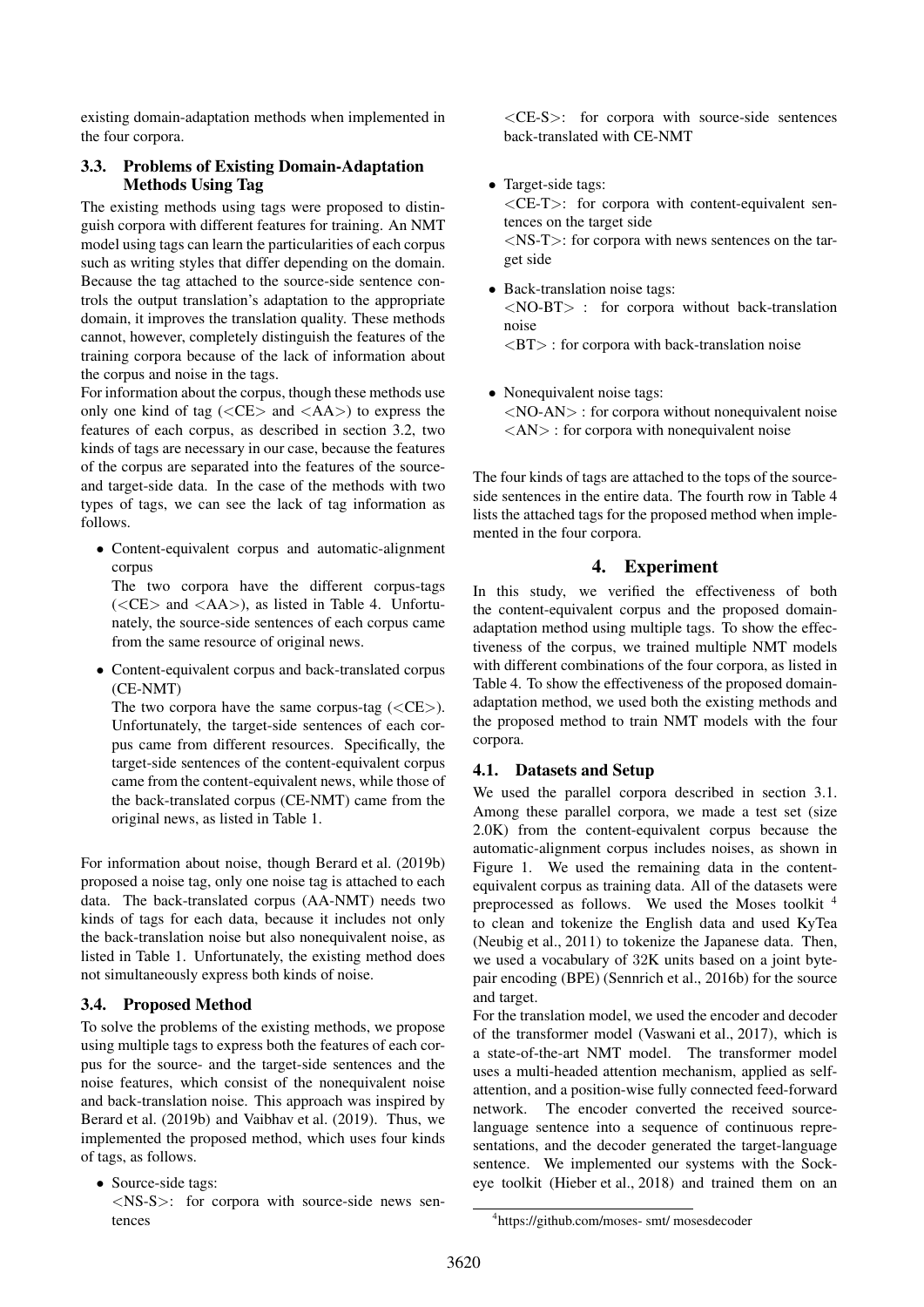| Training corpora                                                               | Data size | <b>BLEU</b> scores |
|--------------------------------------------------------------------------------|-----------|--------------------|
| Content-equivalent corpus                                                      | 0.22M     | 20.93              |
| Automatic-alignment corpus                                                     | 0.29M     | 10.30              |
| Content-equivalent corpus, automatic-alignment corpus                          | 0.51M     | 20.68              |
| Content-equivalent corpus, automatic-alignment corpus, back-translated corpora | 1.57M     | 20.36              |

Table 6: Japanese*→*English translation results with domain-adaptation.

| Domain-adaptation method         | <b>BLEU</b> score |
|----------------------------------|-------------------|
| No tag                           | 20.36             |
| Single tag                       | 22.41             |
| Single tag with back-translation | 24.19             |
| Two types of tags                | 24.25             |
| Proposed method                  | 24.56             |

Nvidia P100 Tesla GPU. In training our models, we applied stochastic gradient descent (SGD) with Adam (Kingma and Ba, 2015) as the optimizer, using a learning rate of 0*.*0002, multiplied by 0*.*7 after every eight checkpoints. We set the batch size to 5000 tokens and the maximum sentence length to 99 BPE units. For the other hyperparameters of the models, we used the default Sockeye parameter values. We applied early stopping with a patience of 32. Decoding was performed through beam search with a beam size of 5, and we did not apply ensemble decoding with multiple models, although this could have improved the translation quality.

To evaluate the translation quality, we trained five models with different seeds, and we used the median BLEU score of the five translation results. We calculated casesensitive BLEU (Papineni et al., 2002) scores by using multi-bleu.perl<sup>5</sup>. We used a statistical significance test with paired bootstrap resampling (Koehn, 2004), and the threshold was set to  $p = 0.05$ .

#### 4.2. Results

# 4.2.1. Effectiveness of the Content-Equivalent Corpus

Table 5 summarizes the experimental results of NMT models with different combinations of the four corpora, as listed in the first column. The NMT model trained with only the content-equivalent corpus achieved a BLEU score of 20*.*93, which was the best score for Japanese*→*English news translation without using a domain-adaptation technique. Comparing the content-equivalent corpus and the automaticalignment corpus, though the amount of data in the contentequivalent corpus was lower, the BLEU score of the NMT model trained with it was significantly improved. The results indicate that a clean corpus is a significant resource for improving translation quality. Furthermore, the translation quality was degraded by adding the other corpora

with noise, namely, the automatic-alignment corpus and the back-translated corpora.

#### 4.2.2. Effectiveness of the Proposed Method

Next, Table 6 summarizes the experimental results of NMT models using the domain-adaptation method with tags. In this experiment, we used the whole training data.

First, we confirmed the effectiveness of the use of tags. Compared to the NMT model trained without tags, which had a BLEU score of 20*.*36, the four NMT models trained with tags achieved significantly higher BLEU scores.

Second, we compared the proposed method with the existing methods using tags. Use of a single tag had a BLEU scores of 22*.*41, while use of a single tag with backtranslation had a score of 24*.*19. Meanwhile, the proposed method achieved a BLEU score of 24*.*56, which was significantly higher than those showed by the above mentioned two methods. Finally, use of two types of tags had a BLEU score of 24*.*25. The proposed method thus showed a slightly higher BLEU score, but the improvement was not statistically significant.

From Tables 4 and 6, we can recognize that the translation quality improves as the number of tags increases. This suggests that detailed corpus information contributes to the translation quality. The effect, however, depends on not only the number of tags but also the type of tag: the difference in BLEU scores between using a single tag and a single tag with back-translation was 1*.*78. In contrast, the difference between using a single tag with back-translation and using two types of tags was 0*.*06, and the difference between using two types of tags and the proposed method was 0*.*31. Investigation into tag information that contributes to translation quality is one of our future works.

# 5. Conclusion

In this work, we developed a Japanese-English news corpus, which was translated in a content-equivalent manner by humans. We described the corpus construction process and the different features between the proposed corpus and the other corpora. Furthermore, we proposed a domainadaptation method using multiple tags to exploit our corpus and the other corpora. Then, we trained Japanese*→*English NMT systems with the proposed method and obtained quality improvement for Japanese*→*English news translation. For future work, we will apply other domain-adaptation methods such as fine tuning (Luong and Manning, 2015; Chu et al., 2017; van der Wees et al., 2017) and data selection (van der Wees et al., 2017; Wang et al., 2018) that can be implemented to the proposed method simultaneously.

<sup>5</sup> https://github.com/moses-smt/mosesdecoder/blob/ master/scripts/generic/multi-bleu-detok.perl